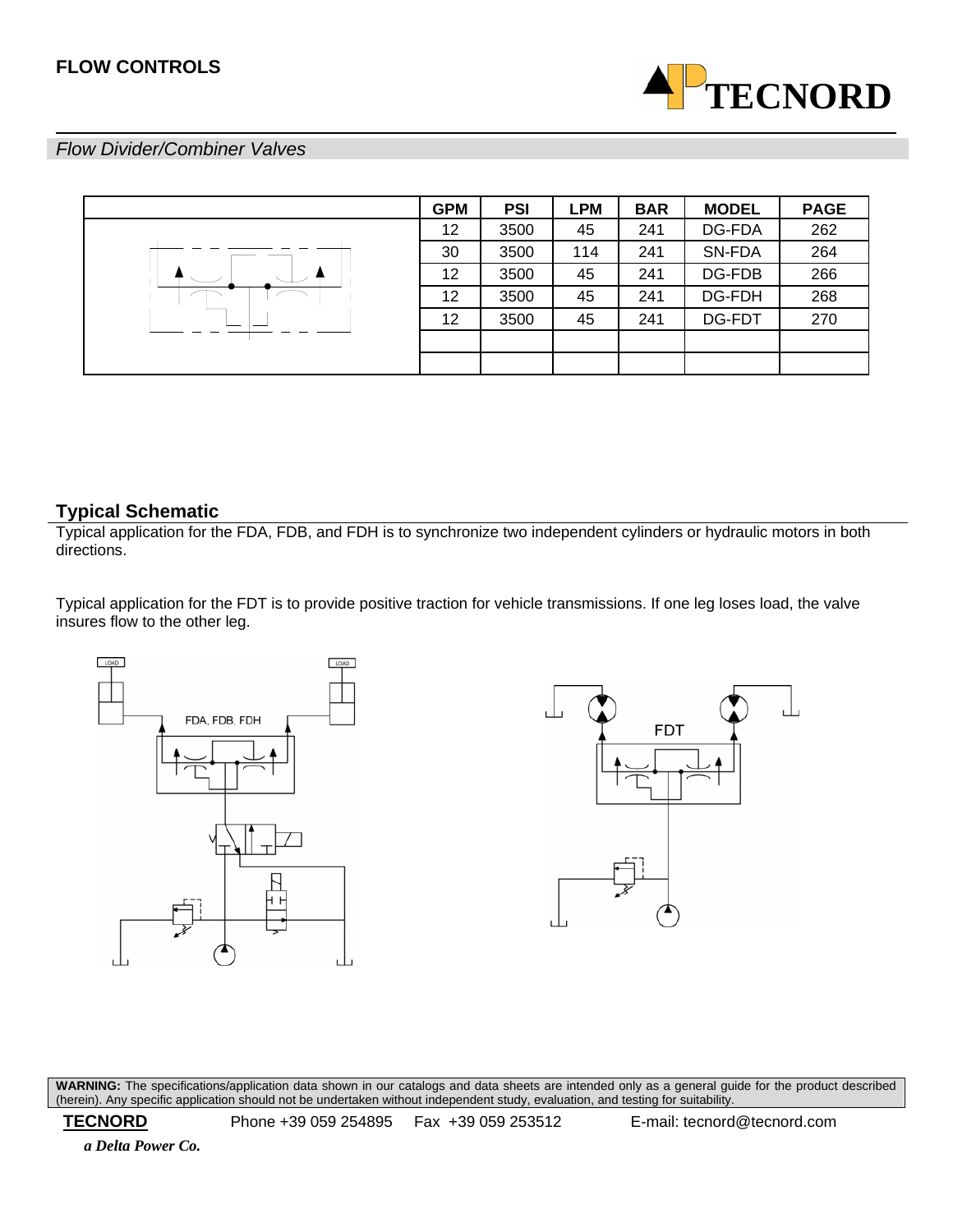

# *DG-FDA Flow Divider / Combiner Valve, Spool Type*



#### **DESCRIPTION**

10 size, 7/8-14 thread "Delta Series", spool type, flow divider/combiner.

#### **OPERATION**

In the dividing mode, the DG-FDA will divert input flow from port (2) to ports (3) and (1), based on the ratio specified, regardless of operating pressure.

The DG-FDA will combine input flows from ports (3) and (1), to port (2) the same ratio.

Should circuit operation result in a blockage of either (3) or (1), the opposite port may also close under certain conditions. Should this potential exist, consult the factory.

**VALVE SPECIFICATIONS** 

Cavity Tools kit (form tool,

Cavity Tools Kit (form tool,  $40500002$ <br>reamer, tap)

#### **FEATURES**

- Hardened parts for long life.
	- Industry common cavity.



For higher accuracy flow ratio, use DG-FDH Maximum Operating



#### Do not exceed maximum flow per mode example Accuracy on Flow Splits +/- 10% of Max. Rated Inlet Flow 3500 PSI (241 bar) Viscosity Range 36 to 3000 SSU (3 to 647 cSt) **HYDRAULIC SYMBOL Filtration Filtration ISO 18/16/13** Media Operating<br>Temperature Range -40° to 250° F (-40° to 120° C) Weight .21 lbs. (.10 kg) Operating Fluid Media General Purpose Hydraulic Fluid Cartridge Torque Requirements 30 ft-lbs (40.6 Nm) Cavity **DELTA 4W**

Maximum Flow 12 GPM (45 LPM)

#### **PERFORMANCE** 21191214

Actual Test Data (Cartridge Only)





**WARNING:** The specifications/application data shown in our catalogs and data sheets is intended only as a general guide for the product described (herein). Any specific application should not be undertaken without independent study, evaluation, and testing for suitability.

 **TECNORD** Phone +39 059 254895 Fax +39 059 253512 E-mail: tecnord@tecnord.com

 *a Delta Power Co.*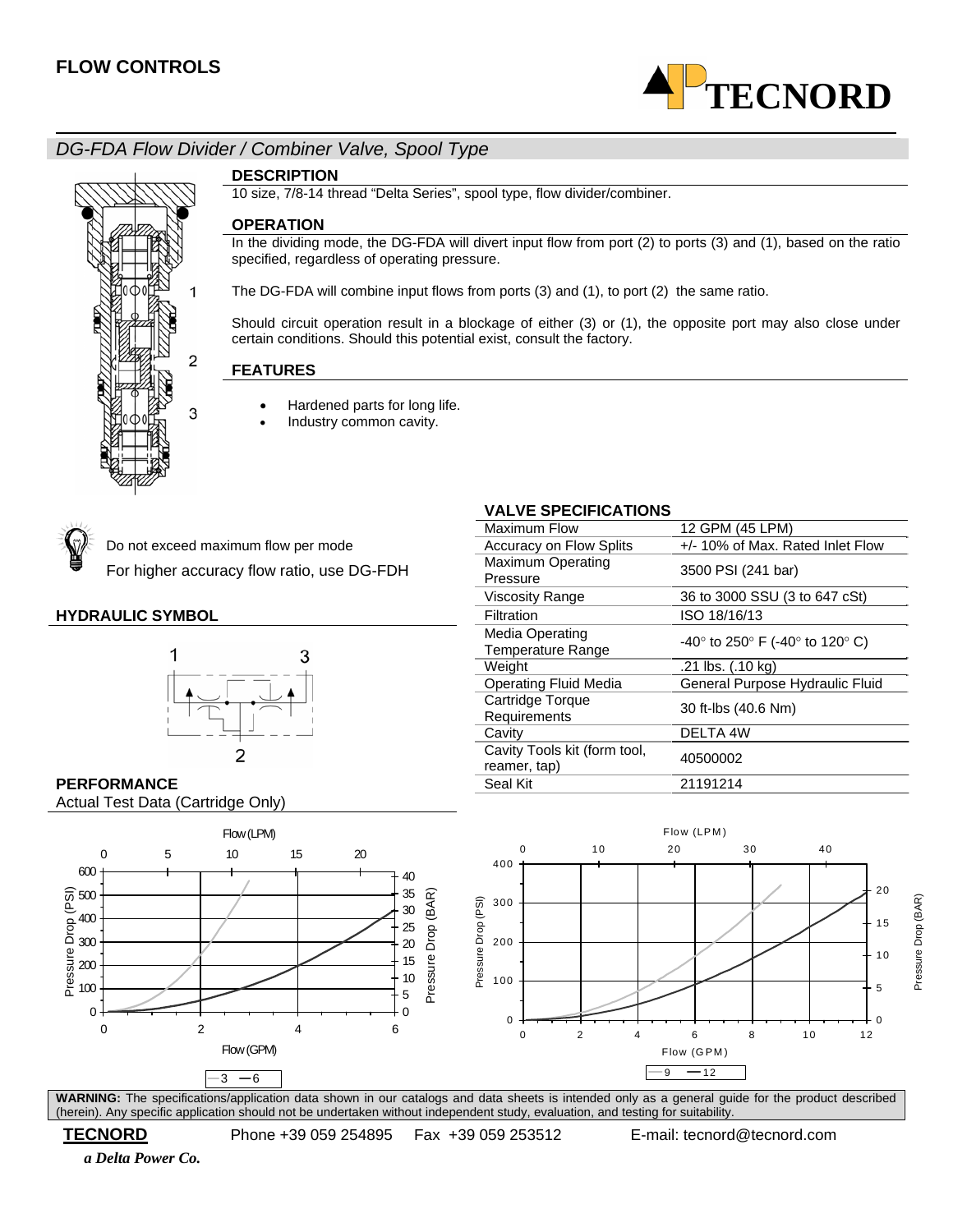#### **DIMENSIONS**





(for bodies style and sizes see section "Accessories")



**WARNING:** The specifications/application data shown in our catalogs and data sheets is intended only as a general guide for the product described (herein). Any specific application should not be undertaken without independent study, evaluation, and testing for suitability.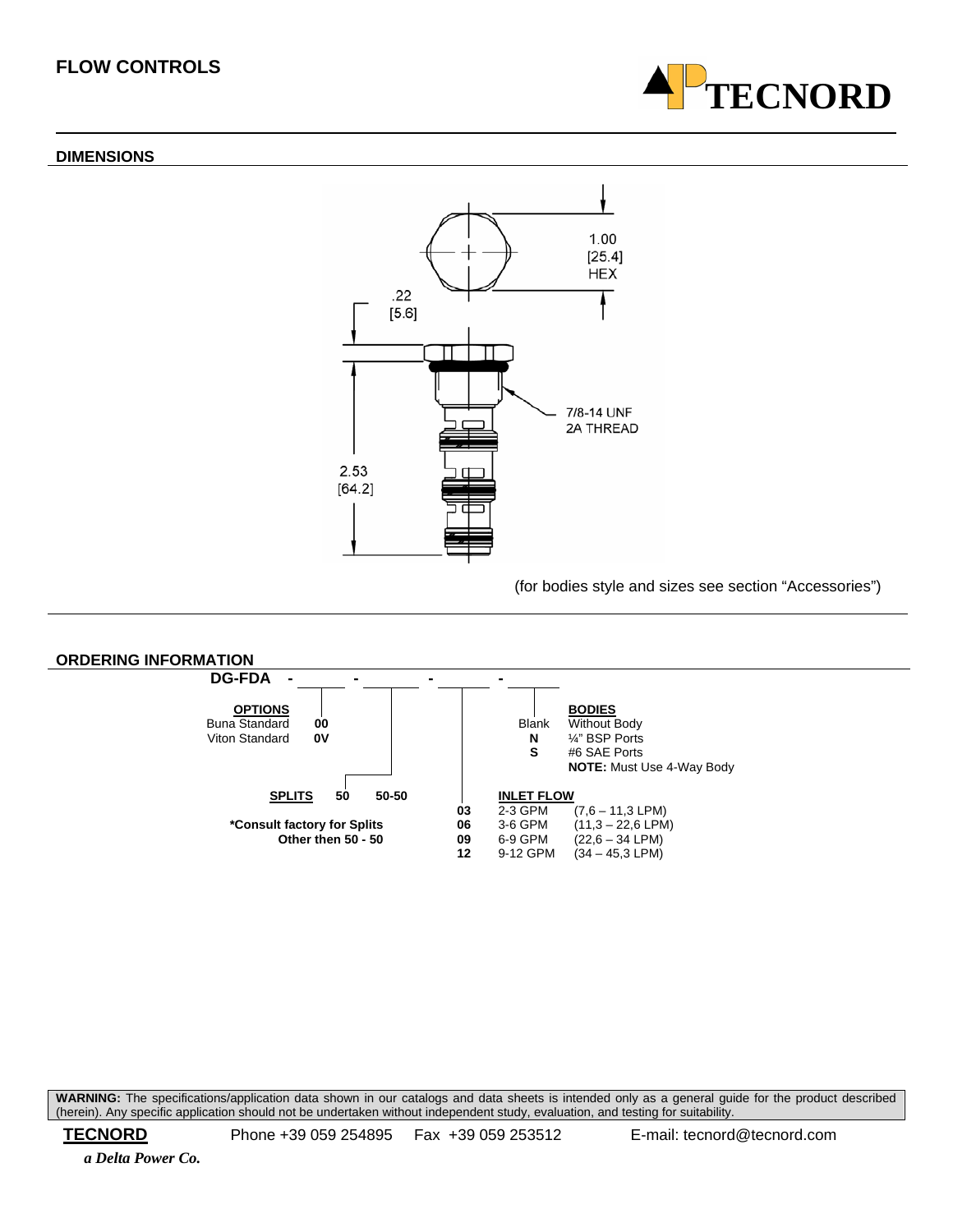

# *SN-FDA Flow Divider / Combiner Valve, Spool Type*

#### **DESCRIPTION**

16 size, 1 5/16-12 thread "Super Series," spool-type flow divider/combiner valve.

#### **OPERATION**

In the dividing mode, the SN-FDA will divert input flow from port (2) to ports (3) and (1), based on the ratio specified, regardless of operating pressure.

The SN-FDA will combine input flows from ports (3) and (1), to port (2) same ratio.

Should circuit operation result in a blockage of either (3) or (1), the opposite port may also close under certain conditions. Should this potential exist, consult the factory.

#### **FEATURES**

- Hardened parts for long life.
- Industry common cavity.



Do not exceed maximum flow per model

2

3

#### **HYDRAULIC SYMBOL**



# **VALVE SPECIFICATIONS**

| Nominal Flow                                 | 30 GPM (114 LPM)                 |
|----------------------------------------------|----------------------------------|
| <b>Accuracy on Flow Splits</b>               | +/- 10% of Max. Rated Inlet Flow |
| <b>Maximum Operating Pressure</b>            | 3500 PSI (241 bar)               |
| <b>Viscosity Range</b>                       | 36 to 3000 SSU (3 to 647 cSt)    |
| Filtration                                   | ISO 18/16/13                     |
| Media Operating Temperature<br>Range         | -40° to 250° F (-40° to 120° C)  |
| Weight                                       | .95 lbs. (.43 kg)                |
| <b>Operating Fluid Media</b>                 | General Purpose Hydraulic Fluid  |
| Cartridge Torque<br>Requirements             | 90 ft-lbs (122 Nm)               |
| Cavity                                       | SUPER 4W                         |
| Cavity Tools kit (form tool,<br>reamer, tap) | 40500019                         |

#### **PERFORMANCE**

Actual Test Data (Cartridge Only)



**WARNING:** The specifications/application data shown in our catalogs and data sheets is intended only as a general guide for the product described (herein). Any specific application should not be undertaken without independent study, evaluation, and testing for suitability.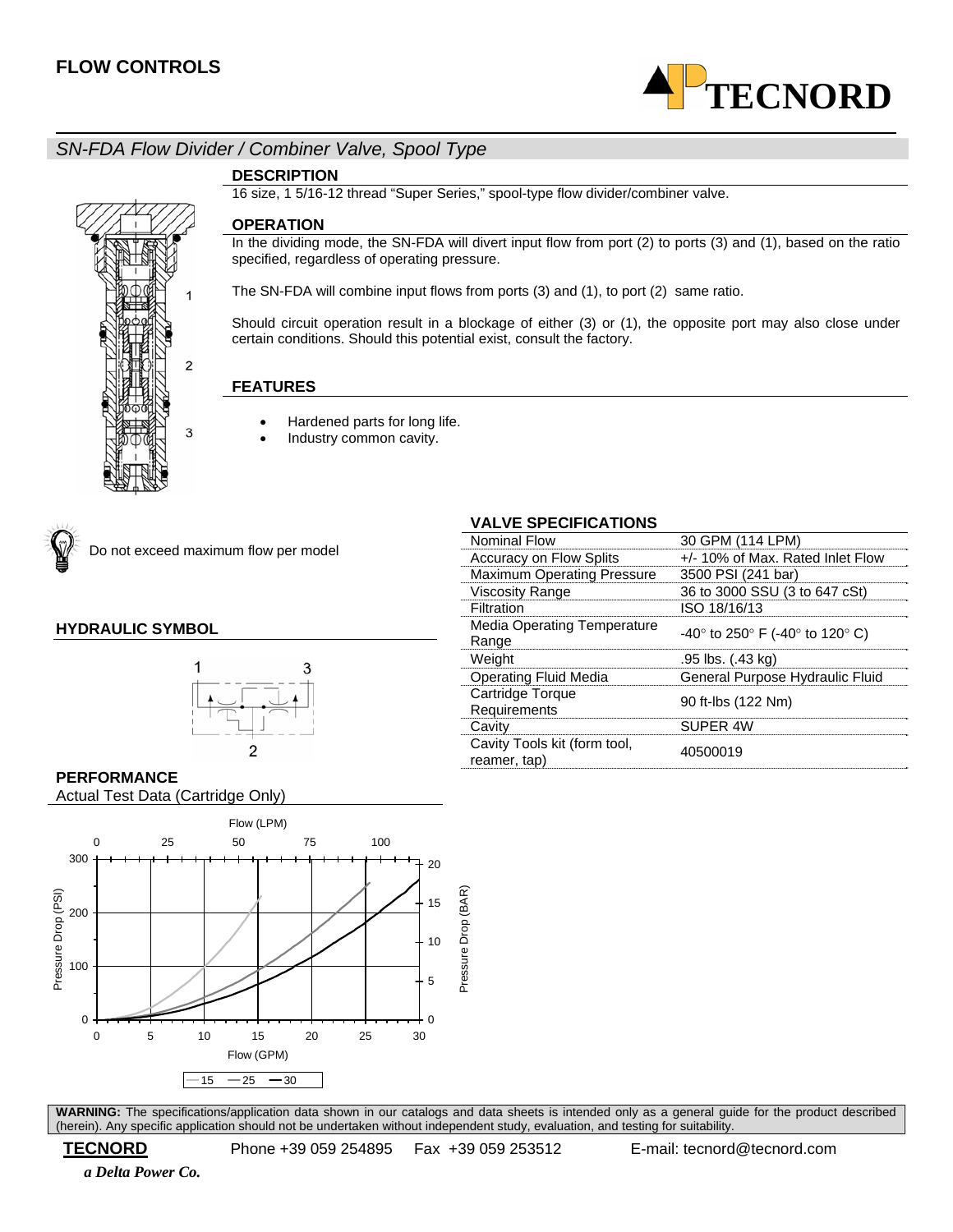#### **DIMENSIONS**





(for bodies style and sizes see section "Accessories")



**WARNING:** The specifications/application data shown in our catalogs and data sheets is intended only as a general guide for the product described (herein). Any specific application should not be undertaken without independent study, evaluation, and testing for suitability.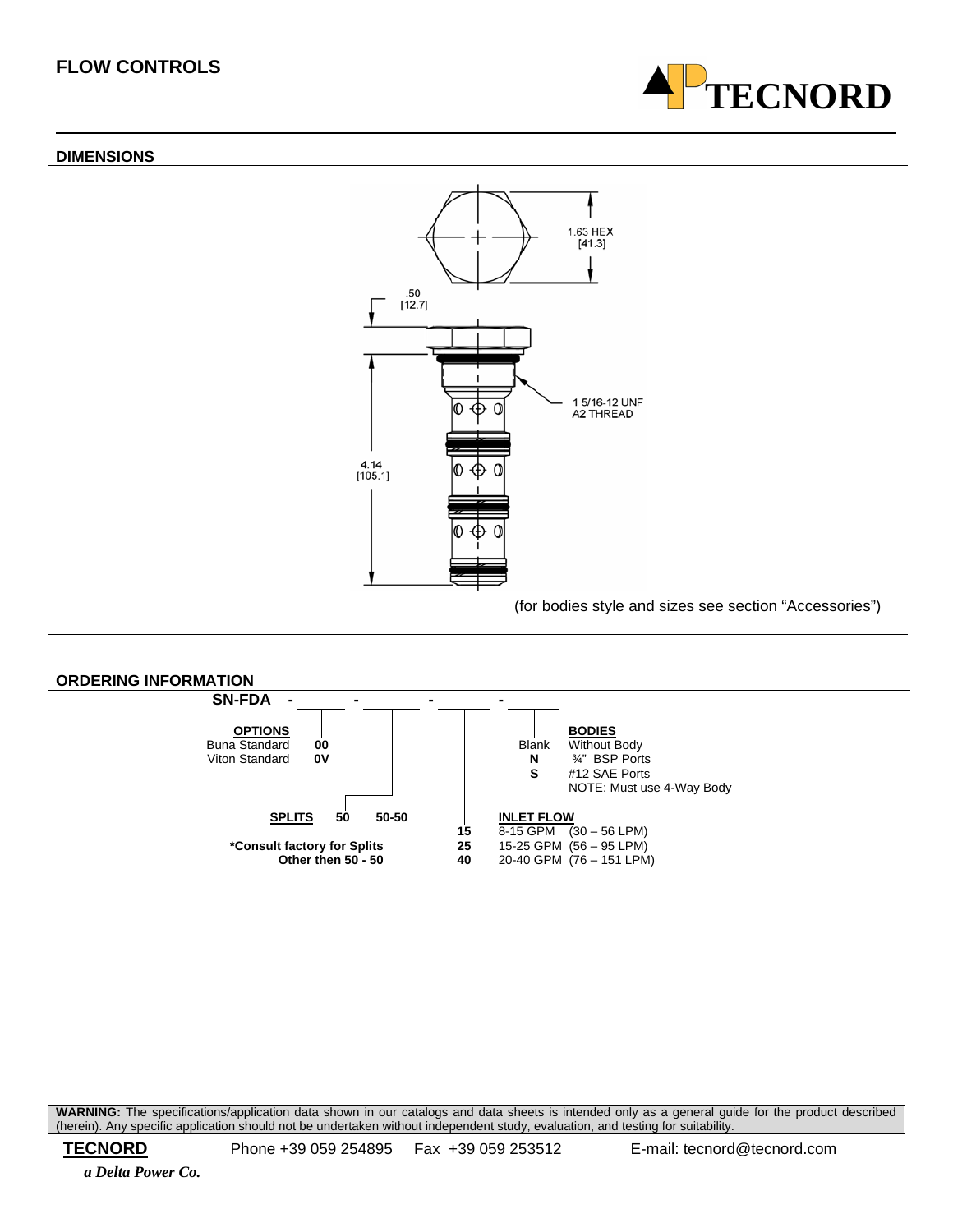

# *DG-FDB Flow Divider Valve, Spool Type*



#### **DESCRIPTION**

10 size, 7/8-14 thread "Delta Series", spool type, flow divider.

#### **OPERATION**

The DG-FDB will divert input flow from port (2) to ports (3) and (1), based on the ratio specified, regardless of operating pressure.

Should circuit operation result in a blockage of either (3) or (1), the opposite port may also close under certain conditions. Should this potential exist, consult the factory.

#### **FEATURES**

- Hardened parts for long life.
	- Industry common cavity.



Do not exceed maximum flow per model

#### **HYDRAULIC SYMBOL**



#### **VALVE SPECIFICATIONS**

| <b>Maximum Flow</b>                                | 12 GPM (45 LPM)                          |  |  |
|----------------------------------------------------|------------------------------------------|--|--|
| Accuracy on Flow Splits                            | +/- 10% of Max. Rated Inlet Flow         |  |  |
| <b>Maximum Operating</b><br>Pressure               | 3500 PSI (241 bar)                       |  |  |
| <b>Viscosity Range</b>                             | 36 to 3000 SSU (3 to 647 cSt)            |  |  |
| Filtration                                         | ISO 18/16/13                             |  |  |
| <b>Media Operating</b><br><b>Temperature Range</b> | $-40^{\circ}$ to 250° F (-40° to 120° C) |  |  |
| Weight                                             | .21 lbs. (.10 kg)                        |  |  |
| Operating Fluid Media                              | General Purpose Hydraulic Fluid          |  |  |
| Cartridge Torque<br>Requirements                   | 30 ft-lbs (40.6 Nm)                      |  |  |
| Cavity                                             | <b>DELTA 4W</b>                          |  |  |
| Cavity Tools kit (form tool,<br>reamer, tap)       | 40500002                                 |  |  |
| Seal Kit                                           | 21191214                                 |  |  |

# **PERFORMANCE**

Actual Test Data (Cartridge Only)





**WARNING:** The specifications/application data shown in our catalogs and data sheets is intended only as a general guide for the product described (herein). Any specific application should not be undertaken without independent study, evaluation, and testing for suitability.

 *a Delta Power Co.*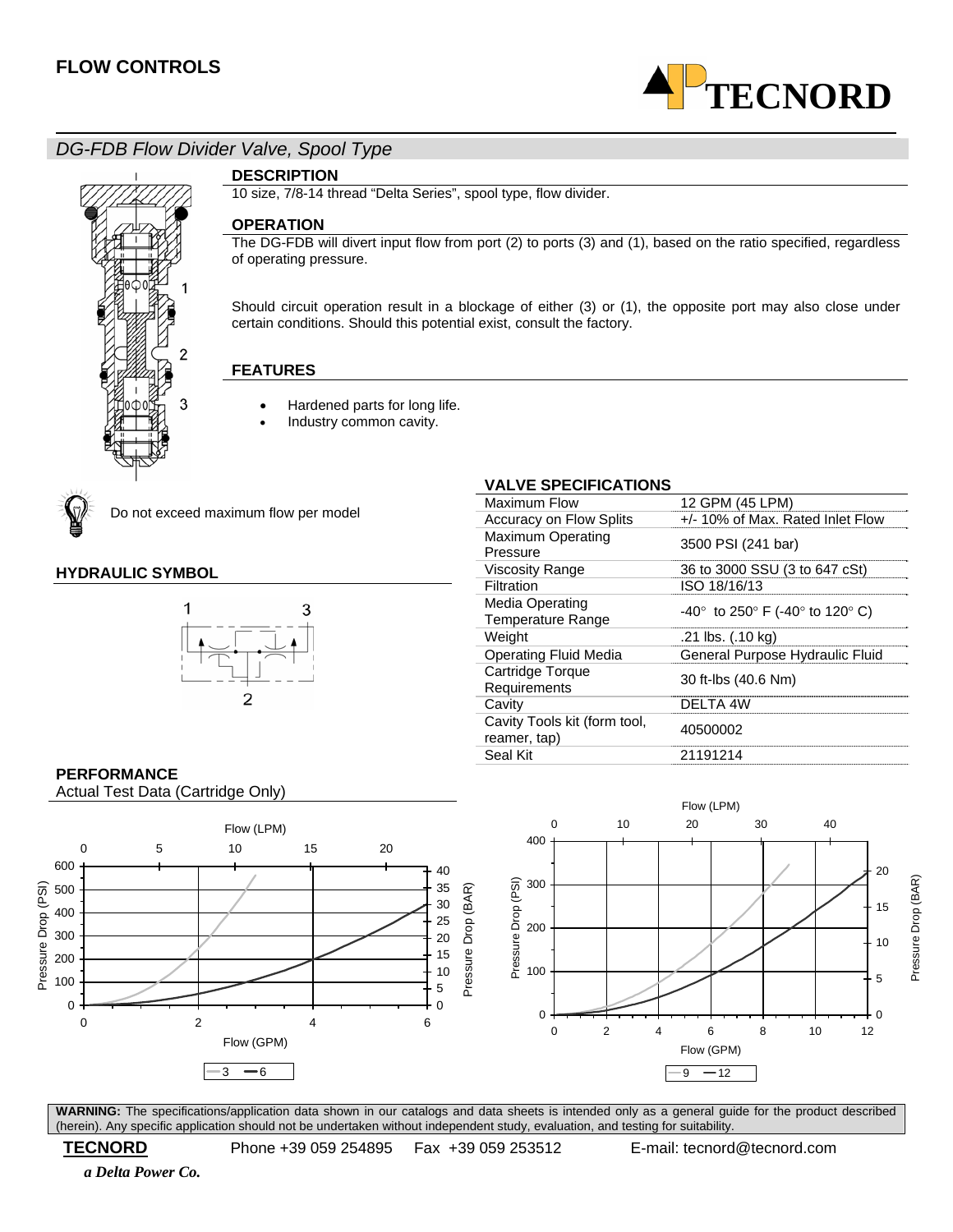#### **DIMENSIONS**





(for bodies style and sizes see section "Accessories")



**WARNING:** The specifications/application data shown in our catalogs and data sheets is intended only as a general guide for the product described (herein). Any specific application should not be undertaken without independent study, evaluation, and testing for suitability.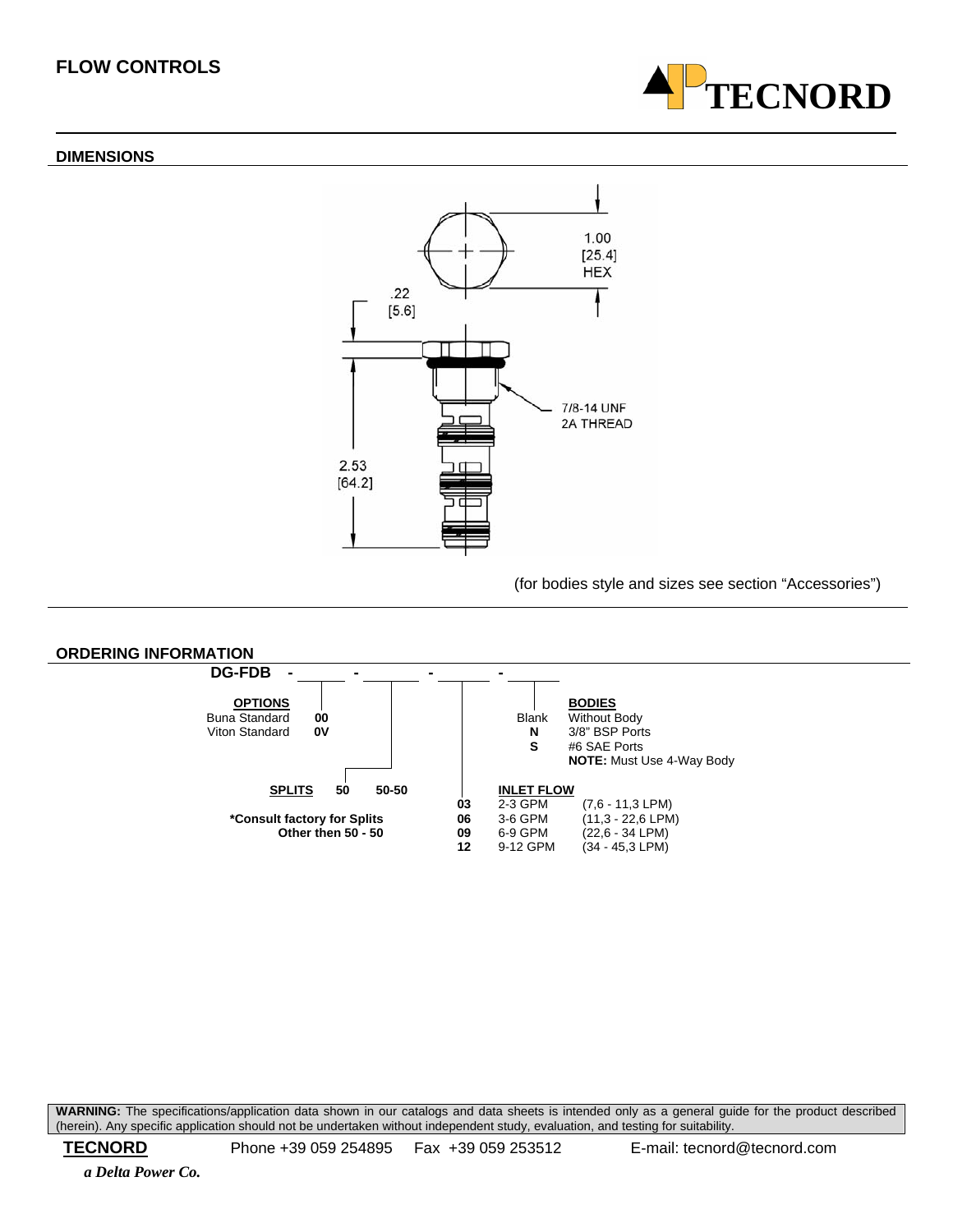

# *DG-FDH Flow Divider / Combiner Valve, Spool Type*

#### **DESCRIPTION**

"High Accuracy" 10 size, 7/8-14 thread "Delta Series", spool type, flow divider/combiner.

#### **OPERATION**

In the dividing mode, the DG-FDH will divert input flow from port (2) to ports (3) and (1), based on the ratio specified with a high degree of accuracy, regardless of operating pressure.

The DG-FDH will combine input flows from ports (3) and (1), to port (2) the same ratio.

Should circuit operation result in a blockage of either (3) or (1), the opposite port may also close under certain conditions. Should this potential exist, consult the factory.

#### **FEATURES**

1

2

3

- Hardened parts for long life.
	- Industry common cavity.



Do not exceed maximum flow per model The DG-FDH should be considered when the DG-FDA does not provide the required accuracy.

#### **HYDRAULIC SYMBOL**



# **VALVE SPECIFICATIONS**

| Maximum Flow                                 | 12 GPM (45 LPM)                          |  |
|----------------------------------------------|------------------------------------------|--|
| <b>Accuracy on Flow Splits</b>               | +/- 4% of Max. Rated Inlet Flow          |  |
| <b>Maximum Operating</b><br>Pressure         | 3500 PSI (241 bar)                       |  |
| <b>Viscosity Range</b>                       | 36 to 3000 SSU (3 to 647 cSt)            |  |
| Filtration                                   | ISO 18/16/13                             |  |
| Media Operating<br><b>Temperature Range</b>  | $-40^{\circ}$ to 250° F (-40° to 120° C) |  |
| Weight                                       | .21 lbs. (.10 kg)                        |  |
| <b>Operating Fluid Media</b>                 | General Purpose Hydraulic Fluid          |  |
| Cartridge Torque<br>Requirements             | 30 ft-lbs (40.6 Nm)                      |  |
| Cavity                                       | DELTA 4W                                 |  |
| Cavity Tools kit (form tool,<br>reamer, tap) | 40500002                                 |  |
| Seal Kit                                     | 21191214                                 |  |
|                                              |                                          |  |

# **PERFORMANCE**

Actual Test Data (Cartridge Only)





Pressure Drop (BAR)

Pressure Drop (BAR)

**WARNING:** The specifications/application data shown in our catalogs and data sheets is intended only as a general guide for the product described (herein). Any specific application should not be undertaken without independent study, evaluation, and testing for suitability.

 **TECNORD** Phone +39 059 254895 Fax +39 059 253512 E-mail: tecnord@tecnord.com

 *a Delta Power Co.*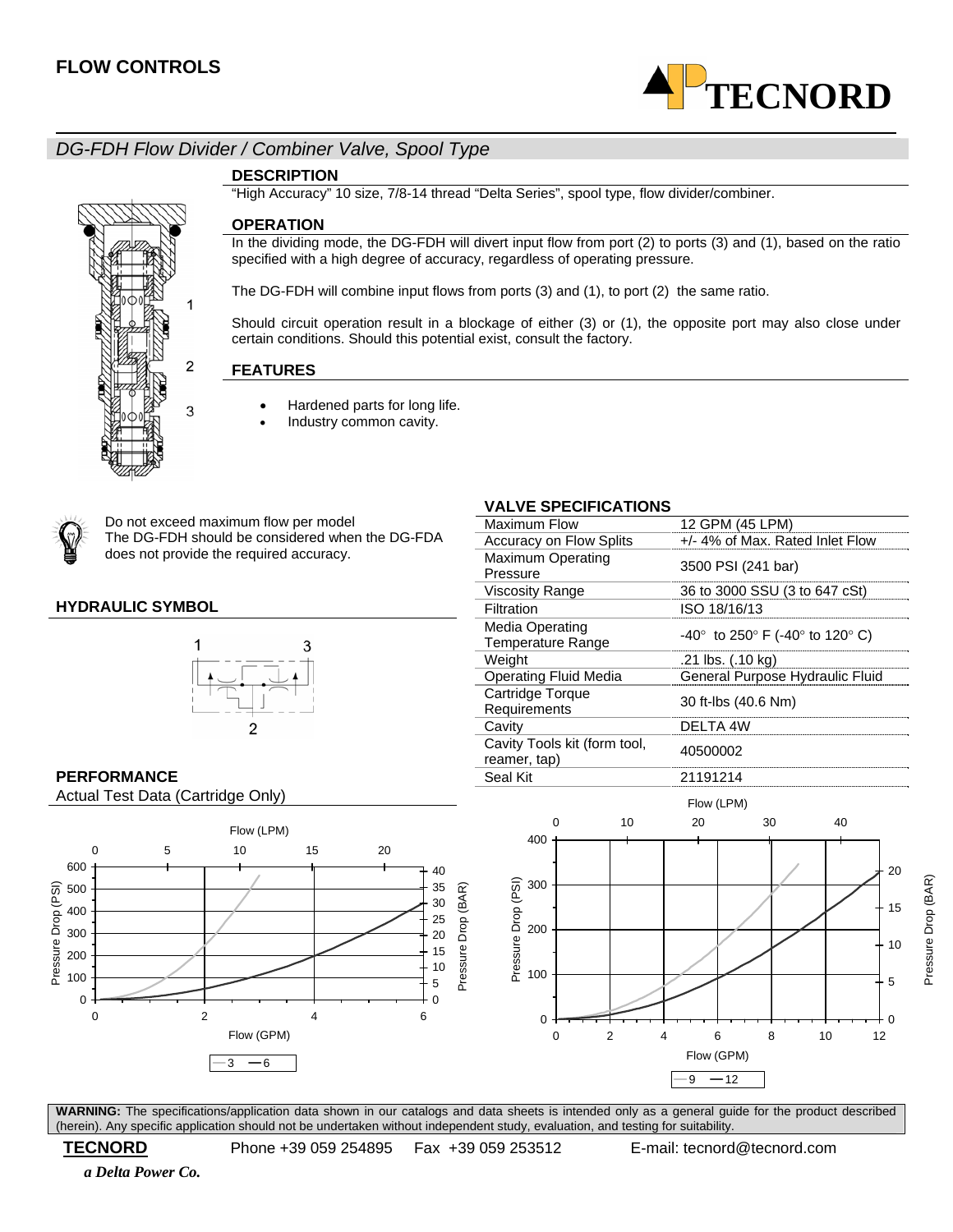#### **DIMENSIONS**





(for bodies style and sizes see section "Accessories")



**WARNING:** The specifications/application data shown in our catalogs and data sheets is intended only as a general guide for the product described (herein). Any specific application should not be undertaken without independent study, evaluation, and testing for suitability.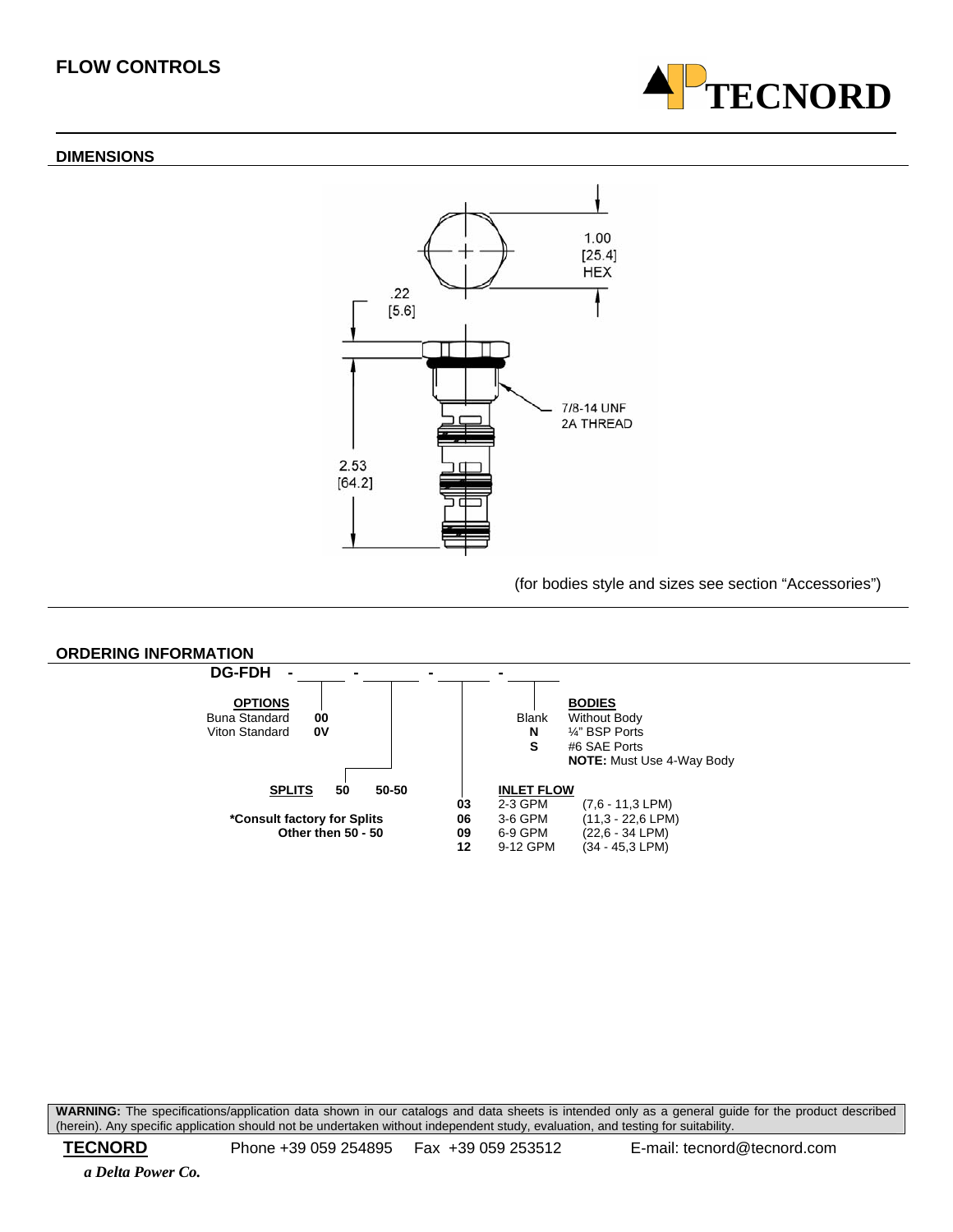

# *DG-FDT Flow Divider / Combiner Valve, Spool Type*

#### **DESCRIPTION**

10 size, 7/8-14 thread "Delta Series", spool type, flow divider/combiner, positive traction valve.

#### **OPERATION**

In the dividing mode, the DG-FDT will divert input flow from port (2) to ports (3) and (1), based on the ratio specified, regardless of operating pressure.

The DG-FDT will combine input flows from ports (3) and (1).

Should circuit operation result in a blockage of either (3) or (1), the opposite port may also close under certain conditions. Should this potential exist, consult the factory.

#### **FEATURES**

- Hardened parts for long life.
- Industry common cavity.



Do not exceed maximum flow per model

3

Use where wheel slip (or "drag") needs to be accomplished.

#### **HYDRAULIC SYMBOL**



### **PERFORMANCE**





Requirements 30 ft-lbs (40.6 Nm) Cavity **DELTA** 4W Cavity Tools kit (form tool,  $r_{\text{e}}$  and  $r_{\text{e}}$  tools with the tool,  $\frac{40500002}{r_{\text{e}}}$ Seal Kit 21191214 Flow (LPM) 0 10 20 30 40 400 20 Pressure Drop (PSI) 300 15 Pressure Dro 200 10 100 5 0  $\Omega$ 0 2 4 6 8 10 12 Flow (GPM)  $-9 - 12$ 

**WARNING:** The specifications/application data shown in our catalogs and data sheets is intended only as a general guide for the product described (herein). Any specific application should not be undertaken without independent study, evaluation, and testing for suitability.

 **TECNORD** Phone +39 059 254895 Fax +39 059 253512 E-mail: tecnord@tecnord.com

 *a Delta Power Co.* 

# **VALVE SPECIFICATIONS**

| טורטו בטוו וטא ווטו                          |                                   |                                  |                                 |                    |  |  |  |
|----------------------------------------------|-----------------------------------|----------------------------------|---------------------------------|--------------------|--|--|--|
| Maximum Flow                                 |                                   | 12 GPM (45 LPM)                  |                                 |                    |  |  |  |
| <b>Accuracy on Flow Splits</b>               |                                   | +/- 10% of Max. Rated Inlet Flow |                                 |                    |  |  |  |
|                                              | <b>Maximum Operating Pressure</b> |                                  |                                 | 3500 PSI (241 bar) |  |  |  |
| <b>Viscosity Range</b>                       |                                   |                                  | 36 to 3000 SSU (3 to 647 cSt)   |                    |  |  |  |
| Filtration                                   |                                   |                                  | ISO 18/16/13                    |                    |  |  |  |
| <b>Media Operating Temperature</b><br>Range  |                                   |                                  | -40° to 250° F (-40° to 120° C) |                    |  |  |  |
| Weight                                       |                                   | .22 lbs. (.10 kg)                |                                 |                    |  |  |  |
| <b>Operating Fluid Media</b>                 |                                   | General Purpose Hydraulic Fluid  |                                 |                    |  |  |  |
| Cartridge Torque<br>Requirements             |                                   | 30 ft-lbs (40.6 Nm)              |                                 |                    |  |  |  |
| Cavity                                       |                                   | DELTA 4W                         |                                 |                    |  |  |  |
| Cavity Tools kit (form tool,<br>reamer, tap) | 40500002                          |                                  |                                 |                    |  |  |  |
| Seal Kit                                     |                                   | 21191214                         |                                 |                    |  |  |  |
|                                              |                                   | Flow (LPM)                       |                                 |                    |  |  |  |
| ŋ                                            | 10                                | 20                               | 30                              | 40                 |  |  |  |
| 400<br>300<br>(PSI                           |                                   |                                  |                                 | 20<br>15           |  |  |  |